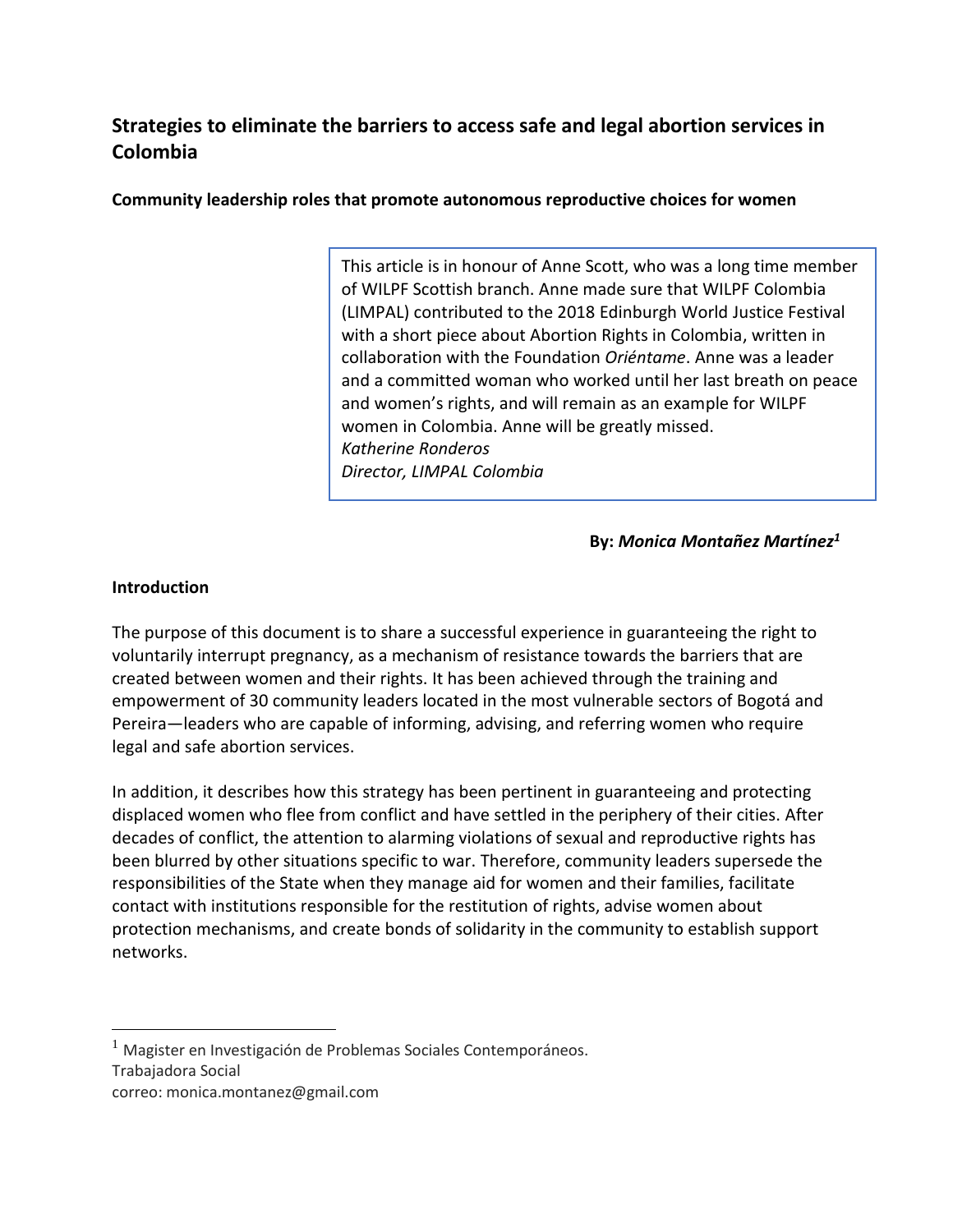In the year 2006, the Constitutional Court issued bill C-355 whereby abortion is decriminalized in three cases: a) when continuation of the pregnancy poses harm or danger to the life or health of the woman; b) When serious malformations make the fetus unviable and c) when the pregnancy is a result of conduct, duly reported, of a sexual act without consent, abuse, or artificial insemination or transfer of a fertilized egg without consent, or incest.

This decision is historically significant in the acknowledgement and protection of the freedom, equality, and sexual and reproductive rights of Colombian women. However, a series of administrative, economic, and cultural barriers impede access to abortion services, thus impeding the full guarantee of their rights. As a result, women are forced to seek clandestine abortions, assume unwanted motherhood, or take extreme measures such as suicide, the abandonment of their ethnic group in the case of indigenous women, and face rejection and discrimination from their families.

At 12 years of the jurisprudential change, the autonomy of women over their bodies and the decision of a desired, free and voluntary motherhood continues to be in the background of a political, cultural and legal discussion, which reflects the public and complex debate between the vindication of the right to decide a voluntary motherhood and the protection of the life of the fetus. This debate shows the inconsistencies of a country ascribed to most international pacts and agreements on sexual and reproductive rights and the lack of guarantees in access to services, the presence of civil society groups and political leaders willing to reverse the advances in terms of rights, the increase in campaigns and movements against abortion, as well as a series of administrative barriers on the part of those in charge of providing legal and safe abortion services.

Among the most significant barriers that violate the existing regulatory framework and that violate women's rights, are: i) Lack of knowledge of the regulatory framework (lack of knowledge of the C355 ruling and subsequent developments, violation of womens' rights in regard to voluntary interruption of pregnancy (VIP), and breach of the general obligations related to the VIP); (ii) restrictive interpretations of the regulatory framework (additional requests beyond those mandated by the Court, refusal of services based on gestational age, or unconstitutional use of conscientious objection (iii) Failures in the provision of the health service (failures of health professionals and administrative failures)<sup>2</sup>.

These multiple barriers represent a threat to the exertion of sexual reproductive rights (SRR) and negatively impact the overall health of women, increase teenage pregnancy, unwanted pregnancy and maternal mortality, all of which are the cause and consequence of socioeconomic inequalities and an obstacle to integral development of women, while exposing them to situations of inequality and exclusion.

 $\overline{a}$ 

<sup>2</sup> González Vélez, Ana Cristina y Castro, Laura. "Barreras de acceso a la Interrupción Voluntaria del Embarazo en Colombia". La Mesa por la Vida y la Salud de las Mujeres. Bogotá. 2017.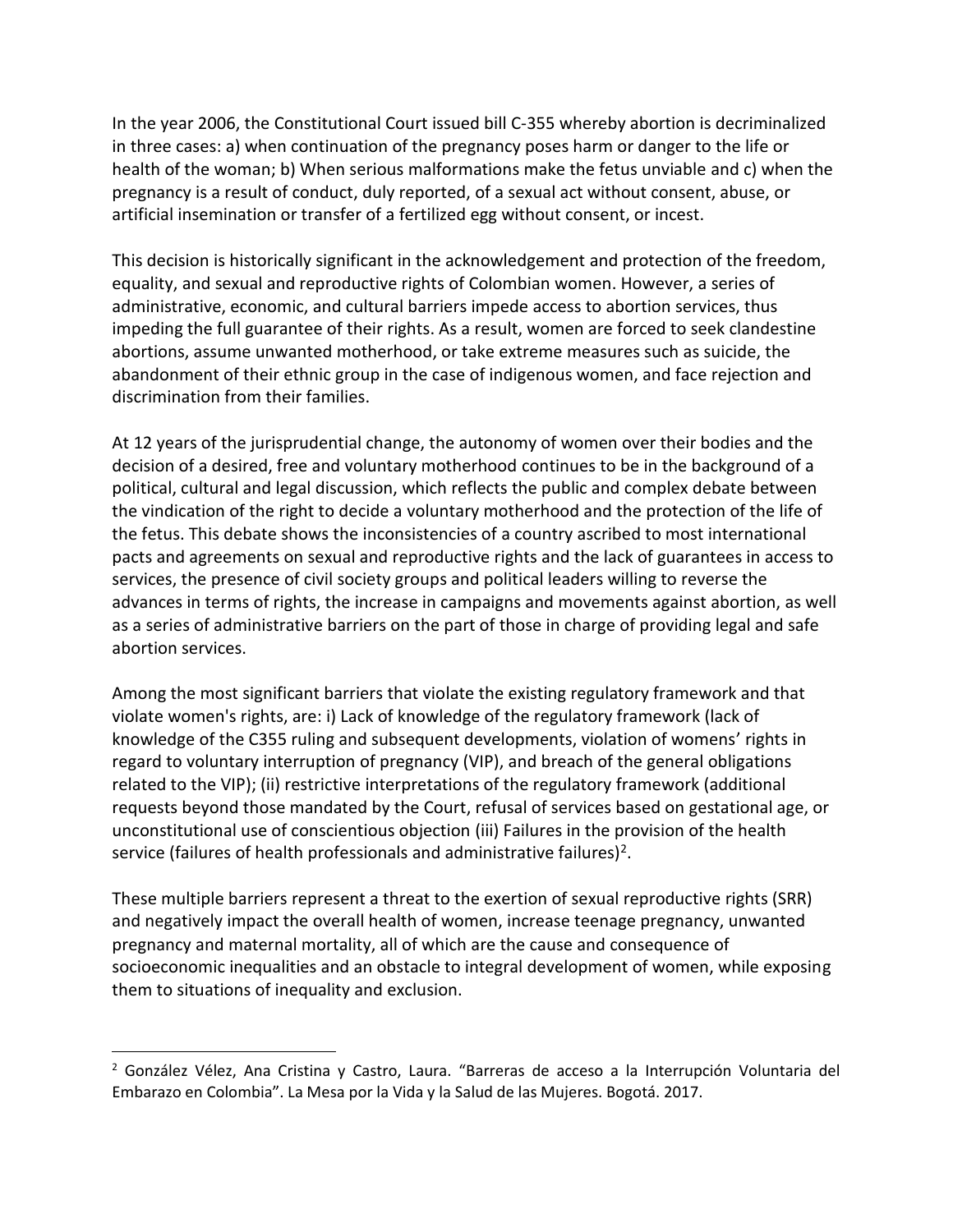### **Project**

 $\overline{a}$ 

# **Community leaders facilitate access to high quality sexual and reproductive health services to women in vulnerable positions who are confronting unwanted pregnancies**

With regard to the social, cultural and economic implications of guaranteeing women's rights, factors of various kinds affect some women more than others. Peasant women in situations of forced displacement, Afro-Colombians, indigenous people, and women from low-educated and low-income sectors of the population are more exposed to clandestine abortions, suffer complications in childbirth and face greater difficulties in accessing health services sexual and reproductive.

It is important to consider the abortion debate given that the number of induced procedures far exceed legal abortions. In 2008, the Guttmacher Institute (Villarreal, 2011. Pg.25) estimated that 400,400 induced abortions were performed in Colombia, of which only 322 were legal procedures or Voluntary Interruptions of Pregnancy. In total, it is estimated that 132,000 women suffer complications due to clandestine abortion practices, increasing the risk of morbidity and mortality, after two years of issuing the law, which generates questions such as: What is happening with the public institutional offer? How do we promote a sexual education that generates freedom and autonomy? What information do Colombian women have about access to abortion services? What are the attitudes of public officials when women request these services? How do we face cultural barriers which limit the rights to these services, in the case of indigenous women, due to a different worldview and the role of indigenous authorities?

The obstacles to providing abortion services in Colombia are found in power exercises that impede women to make decisions over their own bodies. Often health personnel refuse to perform the procedure due to ignorance of the law or for religious and moral reasons, which result in conscientious objections. Administrative barriers manifest in the form of requests for judicial authorization or other requirements, such as the approval of unnecessary medical meetings, thus delaying the timely presentation of the service. Women who dare to demand the termination of pregnancy usually face discrimination and are offered psychological or psychiatric services to persuade them out of their decision. Women who decide to interrupt their pregnancy in State hospitals are exposed to cruel and inhumane treatments by medical personnel who judge them, do not provide the necessary medication to manage pain, and must share rooms with women in labor<sup>3</sup>.

In addition, the lack of information on the termination of pregnancy as a right of women, adolescents and girls, as well as ignorance over the autonomy of an individual under 14 years to decide whether or not to interrupt a pregnancy constitute other barriers that limit the guarantee to abort in cases permitted by law.

<sup>3</sup> Ver : https://www.elespectador.com/opinion/imparable-columna-813725. Por Piedad Bonnett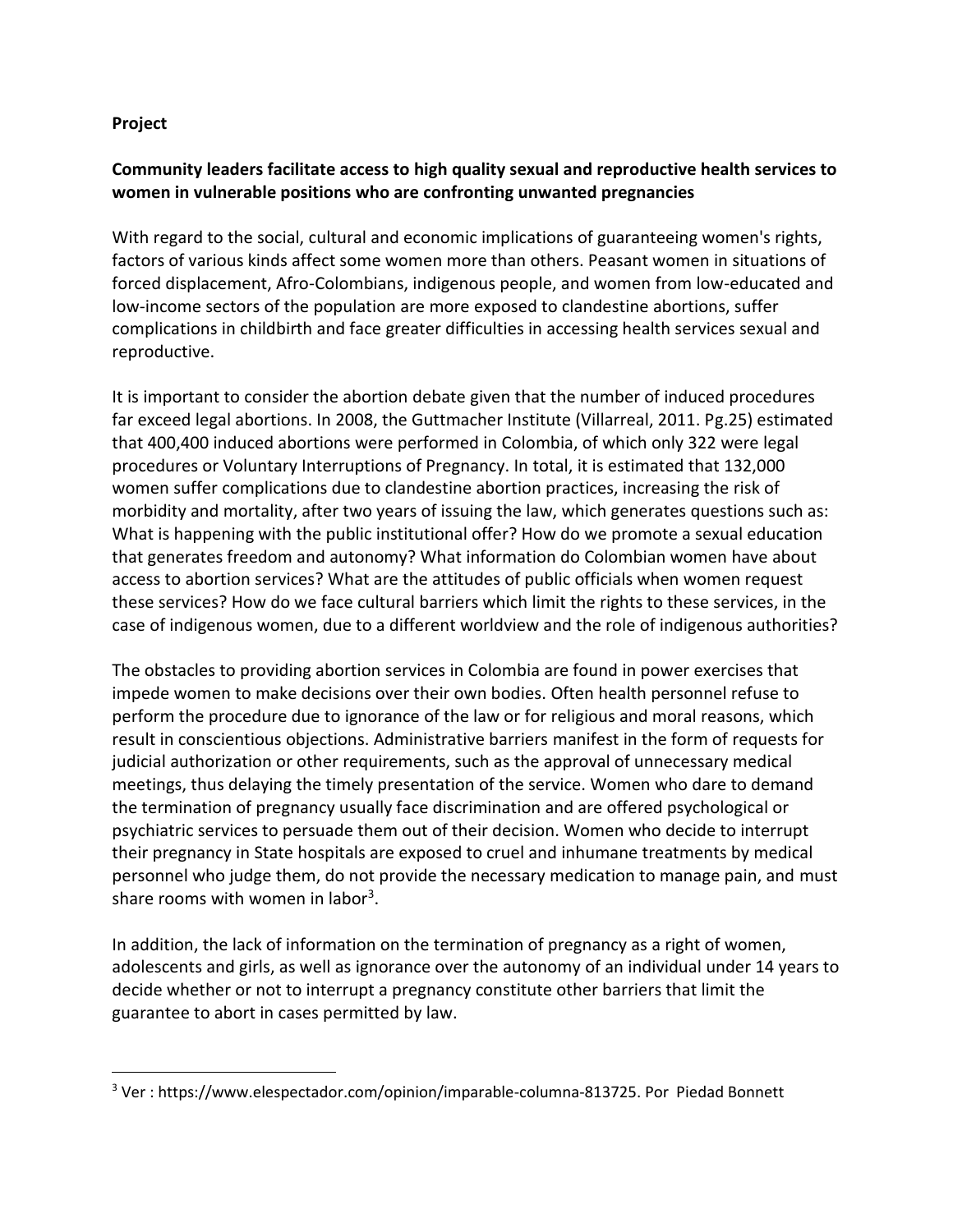### **Community Practices that transform realities**

Interrupting pregnancy tends to be a silent, hidden, decision, reduced to a small circle of friends and family; it generates expectations regarding procedures, costs and providers. The ample supply of medicines and centers that offer clandestine services puts women at risk of seeking abortions under uncertain and risky conditions. In other words, the stigmatization of abortion as a crime supersedes an understanding of abortion as a right and therefore a public health service.

The Project is designed in response to this situation: Train community leaders to facilitate access to quality sexual and reproductive health services to women or couples in vulnerable populations that face unwanted pregnancy, with the principal objective of preventing death as a result of unsafe abortion practices.

Who is a community leader? What impact does she have in her community? She has a genuine wish to help others and contributes to the welfare of her community with the aim of making it a better place to live—this summarizes the work and aims of a community leader, who is moreover guided by a profound sensitivity to the needs and problems within her community. It is in the spirit of teamwork and willingness to help that this project was designed, a project aimed at training women on sexual reproductive rights—women with leadership skills, a service-oriented attitude, commitment and sensitivity to the problem of unwanted pregnancy on sexual and reproductive rights, and a willingness to provide support and guidance for women who require legal and safe abortion services. The community leader becomes another source of knowledge and support for women who find themselves with unwanted pregnancies, do now know their rights, and are at high risk of going through clandestine abortions.

#### **Who are the community leaders?**

They are women that are sensitive to social injustice in their communities, capable of transforming their life within private, familial and community spheres, come from vulnerable socio-economic sectors, some of them victims of forced displacement. Most of them have primary school, secondary school education, or technical training as nurse or preschool aides. They work as community mothers in Hogares de Bienestar Familiar (Familial Welfare Homes), as street or catalogue vendors, in domestic services, or as nurse aids or leaders of National Government programs.

Many of them have been involved in community work since childhood and youth. These women are agents of change in their neighborhoods, leaders of women's associations and managers of State resources. They are also women whose self-determination and resistance against a hegemonic and patriarchal culture, connects them with the struggle for the recognition of women's rights, even against their families, friends and people in the community.

#### **How do they get involved in the Project and what is the training about?**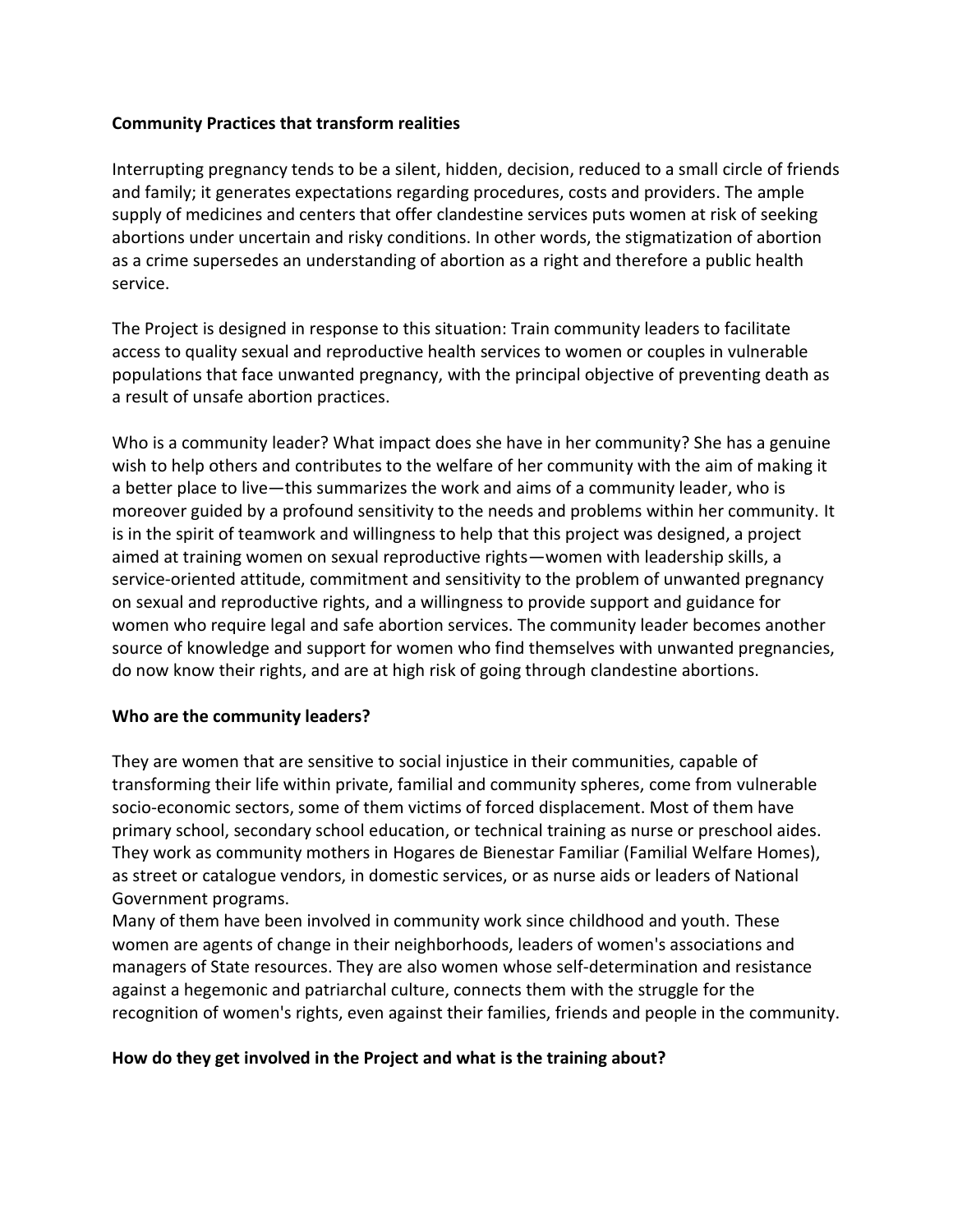The selection and identification process consists of an active search through diverse community channels that link the leader to The Project. The most frequently used channels include: the community, which proposes and recognizes the leader; the leader who expresses her own interest to participate and; officials of public or private institutes that act as references to identify them.

Community leaders who become involved in the project participate in a structured learning process that covers medical, emotional, communicative, and legal themes from a human rights perspective. Topics addressed during training have to do with sexuality and motherhood, sexual and reproductive rights, unwanted pregnancy, legal aspects on the voluntary interruption of pregnancy, sexuality and reproduction anatomy, embryonic development, contraceptive methods, and counseling on pregnancy tests.

# **What do the leaders do?**

Once trained, the leaders begin their work by offering free pregnancy tests in their neighborhoods, promoted through posters that are posted in their homes or in public places: stores, pharmacies, light poles, etc. They also hold sexual education meetings or workshops, organize sexual and reproductive health seminars, and contact other community leaders to work with them in the promotion of SRR rights.

For the most part, pregnancy tests are performed in the leader's home, some in the workplace or in a public place in the neighborhood. The community leader advises the woman before the result of the pregnancy test, which can generate multiple reactions according to the particular situation of each person and the intention or not of motherhood. In the face of any of the reactions, the community leader is trained to provide information on routes and care services.

#### **Achievements in guaranteeing women's rights:**

1. Women in vulnerable conditions access services to interrupt/terminate pregnancy

The main beneficiaries of this Project are women from vulnerable sectors who are informed about their sexual and reproductive rights; through community leaders, they learn about contraception, receive information about VIP and access to sexual and reproductive health services including abortion.

Community leaders understand that unwanted pregnancy is a social problem, that women have the right to decide whether or not to be mothers, to choose their partner and contraceptive method according to their needs. As close and reliable advisers, community leaders become guarantors of rights to historically disadvantaged women, since they share the same context, histories and similar socio-economic conditions. The Project breaks the main barriers of access to abortion services by empowering women who are willing to work for other women.

2. Guarantee of sexual and reproductive rights for women in situations of forced displacement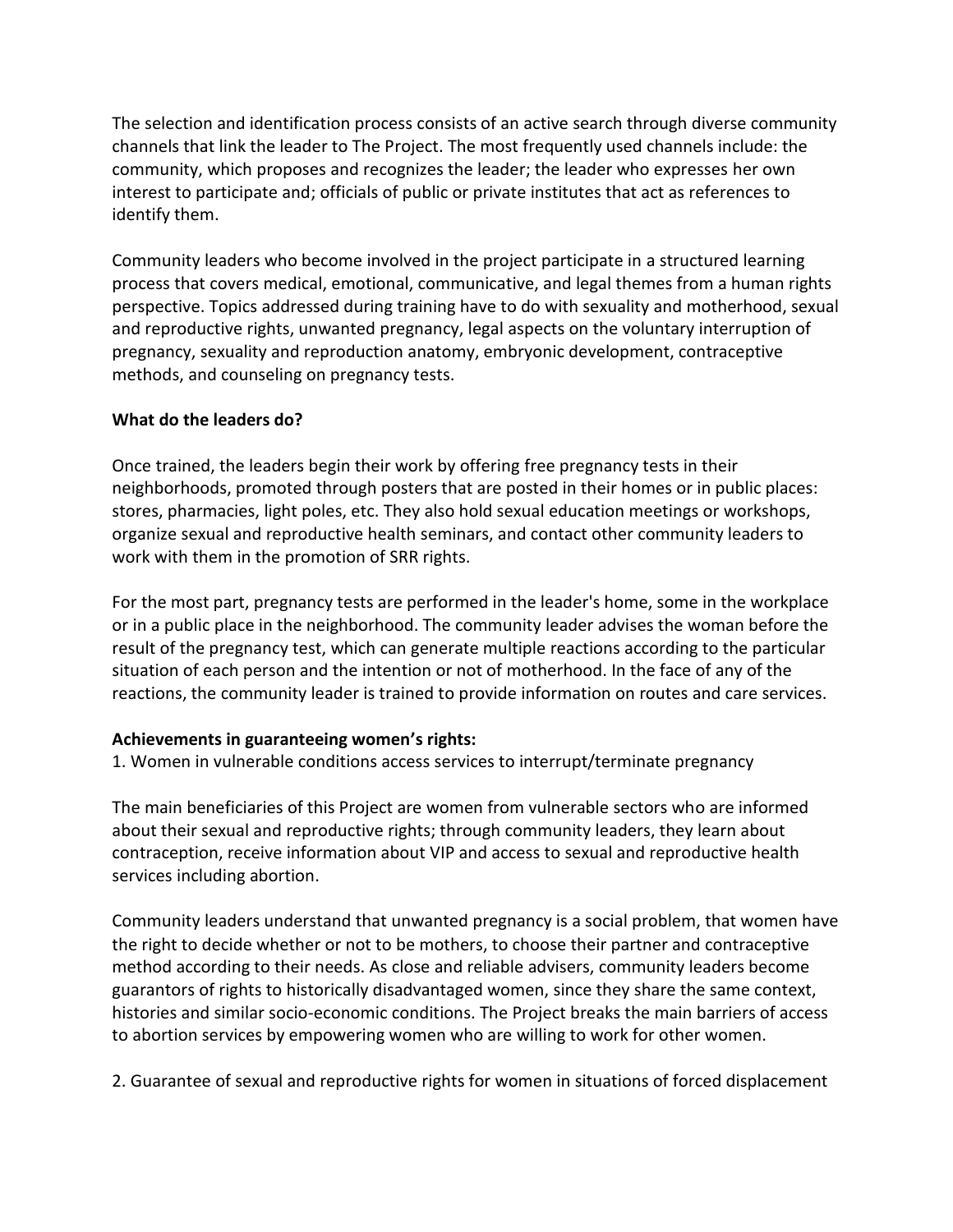According to the report presented to the Committee for the Elimination of Discrimination against Women - CEDAW "Colombia continues to be a country of laws" (Group of signatory organizations, 2013, p.5) Between 2007 and 2013 more than five laws, related to the situation of women and violence, including: - the Law of Victims and Land Restitution (2011), - the constitutional reform on Military Criminal Jurisdiction (2012-2013), - the reform of the Law on Justice and Peace (2012) and Auto 092 of 2008 on the unconstitutional state of affairs related to forced displacement in the country, even though a jurisprudence has been adopted and established to promote the exercise of women's human rights, its conditions are alarming, usually they are responsible for the care of children and siblings, must be employed in informal jobs to provide income, are mostly victims of physical abuse by their partners and for whom the possibilities of accessing education and health services are more restricted.

Policies of prevention, attention and restitution of rights to women who are victims of the armed conflict tend to reduce the disproportionate impact of the war, prevent sexual violence, intra-family and community violence against the woman victim of forced displacement and ensure compliance to the guidelines of the Victims Law. Even so, the sexual and reproductive health needs of women in situations of forced displacement are not a priority in the face of the need to resolve issues such as housing, feeding and caring for children and adolescents.

The presence of community leaders knowledgeable in sexual and reproductive health topics who share the same social context and even the same history of forced displacement and sociopolitical violence of other women settled in the main cities, facilitates access to information and accompaniment in situations of unwanted pregnancies, sexual violence, intrafamilial violence and other vulnerable situations, all of which reflects a strong commitment, community work and leaders who guarantee the rights of women in the most vulnerable positions.

3. Positive impact upon the lives of community leaders who are part of the project

Identifying leaders interested in being advocates of sexual and reproductive health is not an easy task. Even so, when a community leader becomes involved, she manages to recognize the changes that she has developed in her life history, believe in the ability of women to be owners of their decisions and especially, consider that the decisions regarding her body must be autonomous.

Through the duration of the Project, we have witnessed processes of personal and familial actualization of the leaders, especially in strengthening their autonomy and self-esteem. Community leaders have had the opportunity to reflect and question their self-esteem, close cycles of intra-family violence, and provide their children with another type of sex education.

Out of 30 community leaders that have participated in the Project, 25% finished their basic secondary education and some of them finished technical studies in nursing and pre-schooling.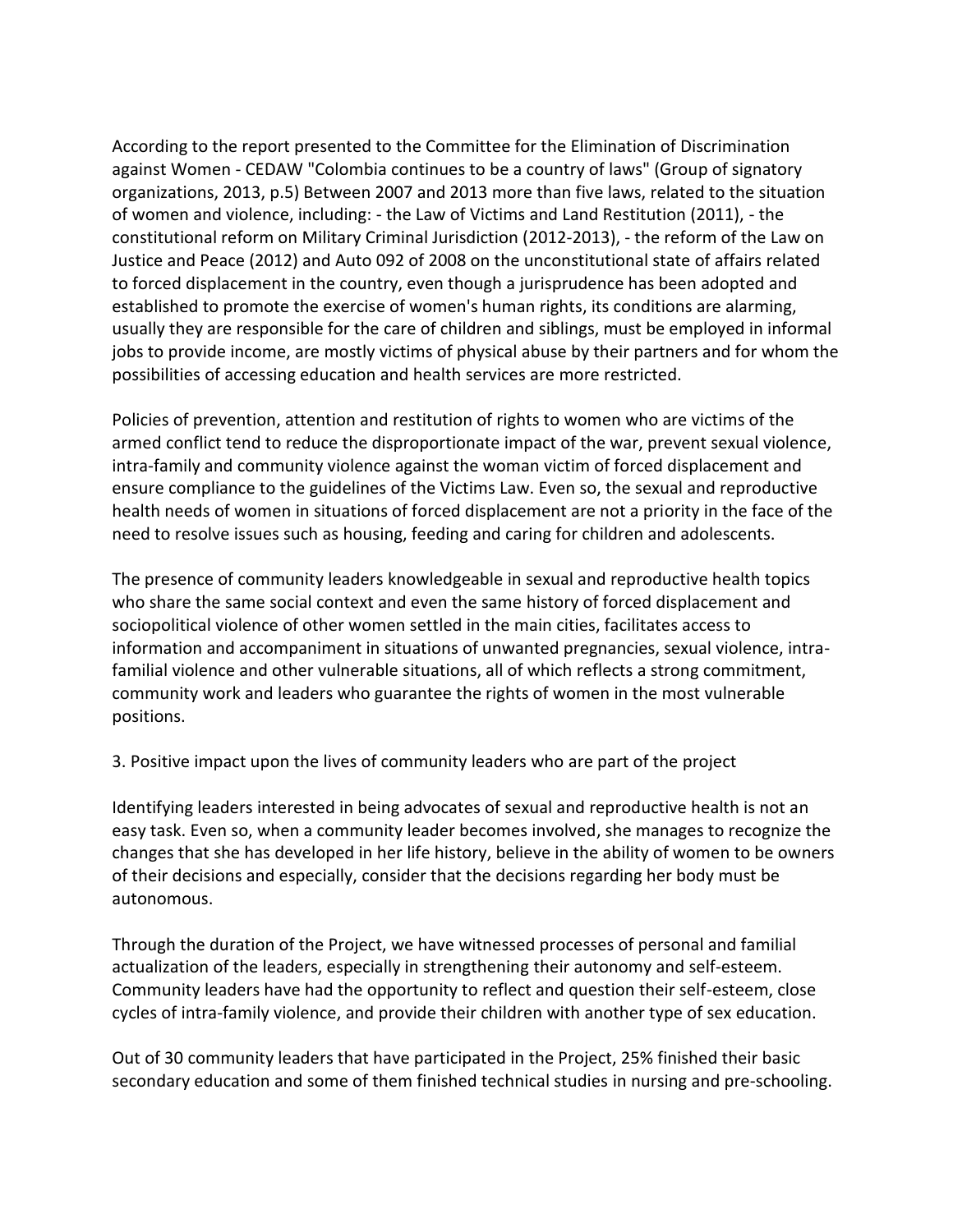Three of them have established themselves in the workforce within State institutions as advocates of sexual and reproductive health.

## **Conclusions**

-In its five-year implementation, the Project has effectively consolidated a strategy to guarantee a woman's right to choose motherhood through the training of community leaders who are sensitive to the circumstances of women in low socio-economic spheres and are able to provide access to services for voluntary interruption of pregnancy in a timely manner.

- Given the conditions of sociopolitical violence that Colombia has been experiencing for more than 50 years, it is women in situations of forced displacement, direct victims of war, who are at risk of human rights violations, particularly their sexual and reproductive rights. The need to take action aimed at comprehensive care requires work in conjunction with state institutions responsible for their welfare and actions with civil society, such as the Community Leaders Project, in order to break down the barriers in the access to sexual and reproductive health services.

- Issues concerning unwanted pregnancy and the risk of clandestine abortion practices continue to be entrenched as one of the main problems that women in Colombia experience daily. This situation reflects the crucial need to take action to fully guarantee sexual and reproductive rights. Mobility, economic, and administrative barriers are overcome through teamwork between the community leader and civil society organizations responsible for ensuring compliance with the ruling c-355 of 2006.

- The legislation in Colombia on sexual and reproductive rights is considered one of the most advanced in Latin America. The Political Constitution of 1991 establishes the legal and juridical conditions to recognize the free development of autonomy and health as a fundamental right. However, there are still restrictions regarding the autonomy of women over their bodies and the naturalization of the reproductive as an exclusively feminine issue, generating barriers for obtaining legal abortion services from the State and civil society groups.

#### **References**

- Aguirre, P. Montañez, M y otros (2011). Sistematización de la experiencia: Derechos sexuales y reproductivos en comunidades vulnerables. Fundación Oriéntame. Colombia.
- Corte Constitucional (2006). Sentencia C-355/06. Referencia: expedientes D-6122,6123 y 6124. Demandas de inconstitucionalidad contra los Arts. 122, 123 (parcial), 124, modificados por el Art. 14 de la Ley 890 de 2004, y 32, numeral 7, de la ley 599 de 2000 Código Penal. Bogotá.
- Caro, C, Facundo, y otros. (2014) ABORTO: experiencias, situaciones, debates en Colombia y América Latina. Facultad de Ciencias Humanas, Escuela de Estudios de Género. Universidad Nacional de Colombia.